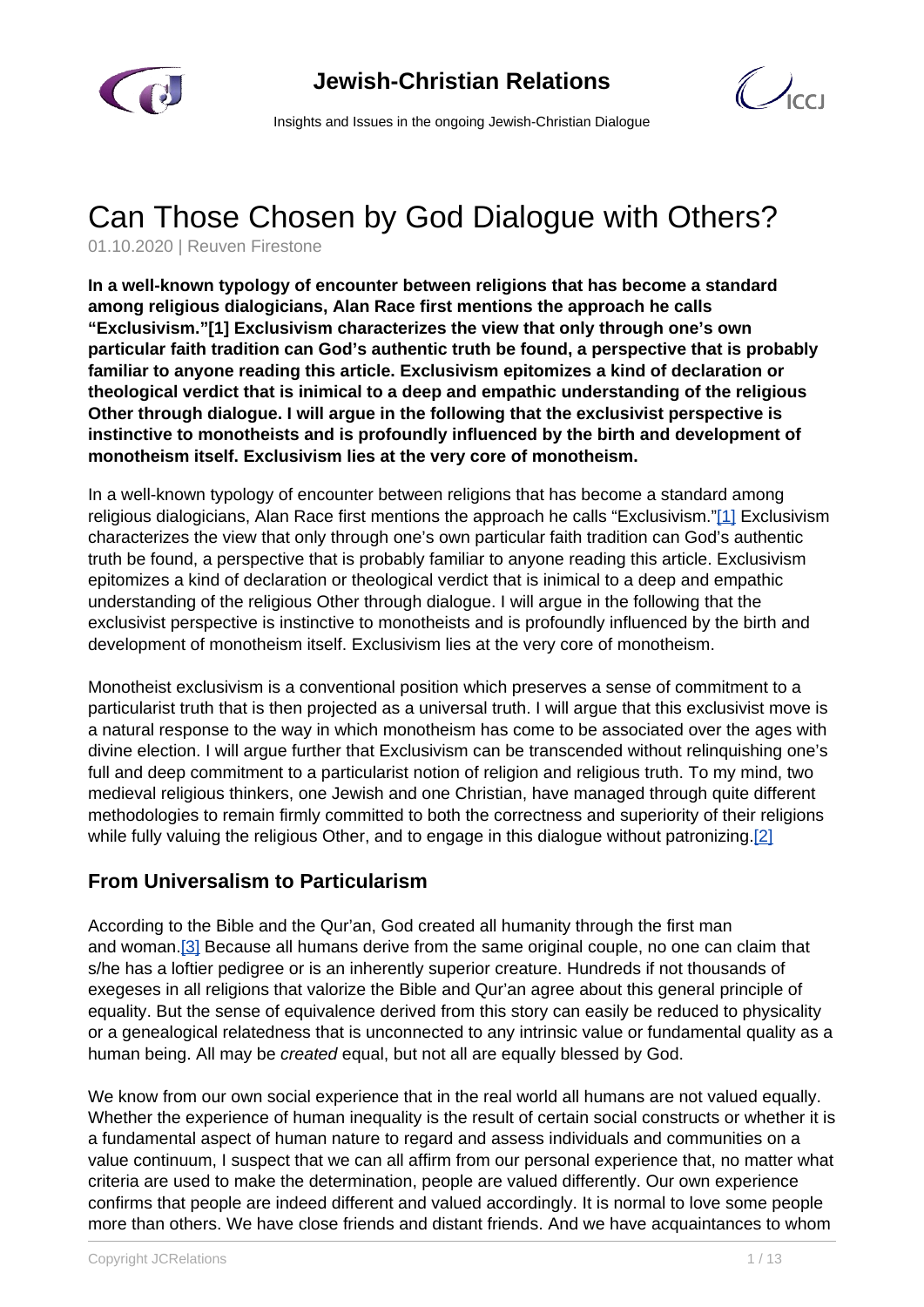we do not feel friendly at all. We may even have enemies. According to the Bible and Qur'an, so does God.[4]

According to the narrative thrust of the Hebrew Bible, God appears to appreciate some people more than others. "The Lord paid heed to Abel and his offering, but to Cain and his offering He paid no heed" (Gen.4:4-5). The text does not give an explicit reason why God favored Abel and his offering over Cain and his, but the result was that one was selected over the other.[5] This is the first scriptural case of divine preference for one human creation and the product of its labors over another, a kind of incipient divine chosenness. In the following biblical narrative of the Flood, God is cited as having regretted creating humanity altogether and deciding to destroy everyone (Gen.6:5-7). "But Noah found favor with the Lord" (vs. 8). As a result, God destroyed all life in the world with the exception of Noah, his family, and the accompanying animals that were brought onto the ark.[6] In the very next biblical narrative God confounded the common speech of a unified humanity and scattered them over the face of the earth because of divine dissatisfaction with their behavior and desires (Gen.11:1-9).[7] The children of the primordial couple may have been created equal, but they were not loved equally by God.

Not so the children of Abraham, or at least some of them.[8] God appears to change the divine modus operandi with the story of Abraham in the Book of Genesis, with a prologue in 11:26 and starting in earnest in 12:1. Before the appearance of the Abraham sequence, God treated humans similarly to the way in which God treated all other creatures. After creation, God let them manage as best they could. But humans repeatedly disappointed God, both individually and collectively. Only a few persons managed to retain divine approval, and the thrust of the pre-Abrahamic narratives suggests that even those exceptional cases were situational and did not necessarily reflect a nature that was divinely favored.

With Abraham, however, God changes his MO. It seems as if God comes to terms with the inherently flawed nature of human creation and responds by focusing on regular intervention to keep people on the straight path. In order to do that, however, the field of humankind under divine supervision shrinks drastically. No longer concerned with humanity as a whole, God begins to concentrate all efforts on Abraham and his family. God appears to Abraham and instructs him, telling him where to go and what to do, and even occasionally explains to Abraham his plan and perspective (Gen.18: 17-21). This was not the case prior to Abraham's appearance.[9] But Abraham is in God's nearly constant presence, and he always obeys his Lord. He goes along with God even when he does not have complete faith in his deity's words (Gen. 15:2-3; 17:15-18; 18:23-32). God and Abraham become associates in a special relationship, and that relationship is defined biblically through the notion of covenant. That covenant includes not only Abraham but also his progeny through his second-born son, Isaac.[10] It is a perpetual covenant that endures forever (Gen.15:18; 17:1-8, 13; Ex.31:13; Deut.4:31; Isaiah 41:8-9, etc.).

God's relationship with humanity before the appearance of Abraham was not personal but universal, and God was generally unpleased. With Abraham and thereafter throughout the Hebrew Bible, God takes personal and particular interest in a small sector of humanity. God chastises and punishes that community when it behaves in ways that are unpleasing, but the relationship remains highly personal and often individual. To articulate the change somewhat differently, the Hebrew Bible opens as a universal history of humanity but then narrows the focus to one small family, which expands into an extended family and then clans, tribes, and eventually a tribal nation that counts itself to be under the tutelage of the One Great God of the universe. The remainder of God's creation appears in the Hebrew Bible only in as much as it interacts with this one human sector. That is all that is truly important.

### **Divine Election as a Core Tenant of Monotheism**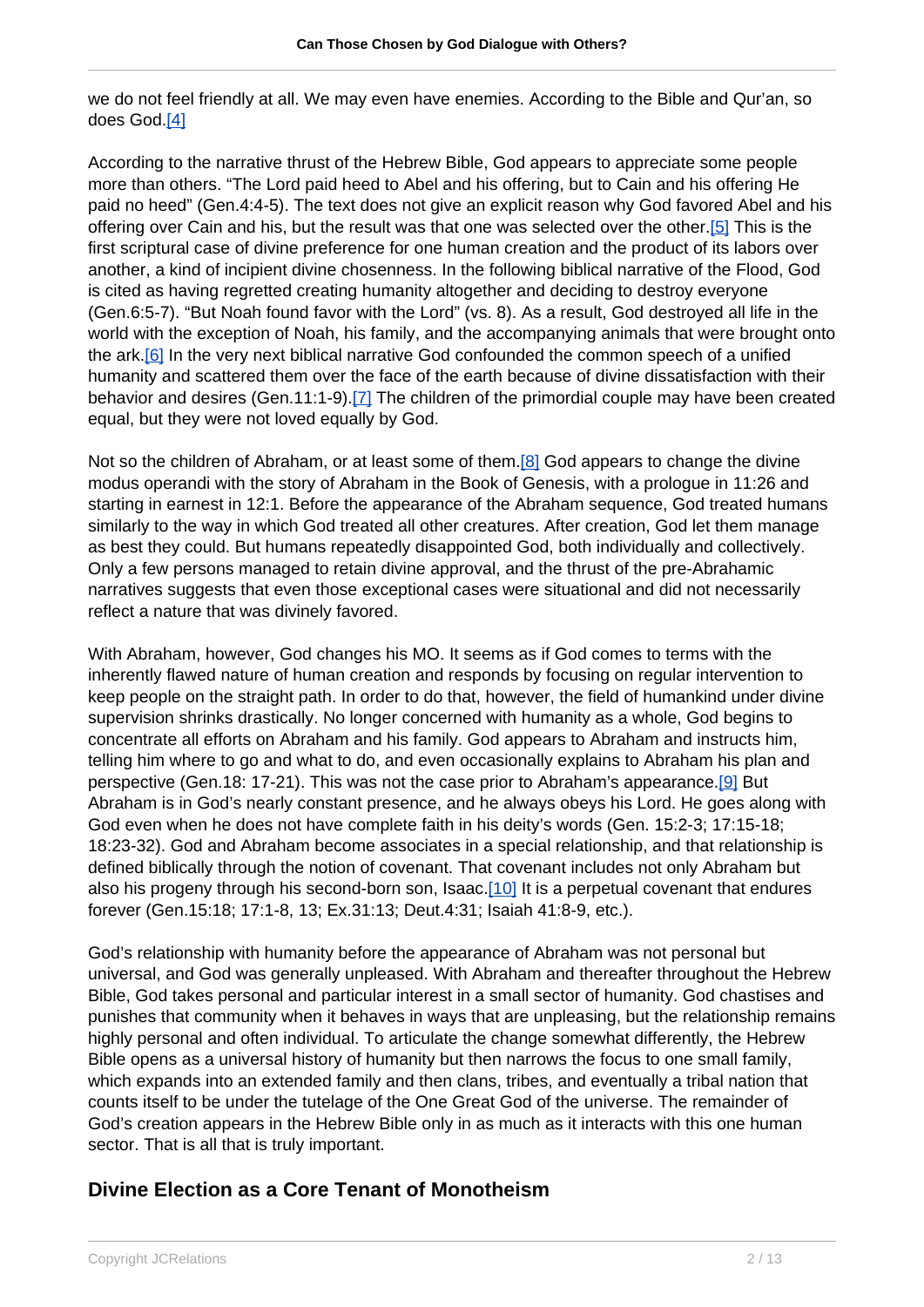As just noted, God is not always pleased with this community in special relationship. God punishes Israel[11] severely for its many sins, but God's ongoing presence with Israel is a sign of God's love (Deut.4:35-38, 7:6-8, 10:15; Hosea 11:1-11, Isaiah 44:1, etc.). God is present to correct their repeated failings so that a core of righteous people continues to define that special, chosen population. This is the nature of divine election in the Hebrew Bible. A man and his family are chosen virtually randomly $[12]$  and loved (Lev.20:26; Deut.7:6-8, 14:2; Isaiah 41:8-12, 44:1-3; Ps.33:12; 105:42-3, etc.), despite the fact that they repeatedly err and sin.[13] The notion of divine election is sometimes couched in conditional terms. "Now then, if you will obey Me conscientiously and keep My covenant, you shall be My treasured possession among all the peoples for all the earth is Mine, and you shall be to Me a kingdom of priests and a holy nation" (Ex.19:5-6).[14] The chosen people is punished severely and repeatedly for sin and disobedience (Lev.26:3-43; Deut.11:26-18, 28:1-68), but despite the conditional locutions of some verses, the special relationship is forever (Gen.13:16, 17:7-8, 13, 19, 48:4; Ps.105:8-10, etc.). Repeatedly, a consolation is appended to threats of punishment and curses for sinful behavior: "Yet, even then, when they are in the land of their enemies, I will not reject them or spurn them so as to destroy them, annulling My covenant with them: for I the Lord am their God" (Lev. 26:44). God comforts Israel even in chastisement (Isaiah 40:1-26; 49:14-51:3, etc.).

In the Hebrew Bible, therefore, God privileges one community over others despite having created all humanity as "equal" through a single genealogical line originating in Adam and Eve, and despite the fact that the privileged community seems not to be intrinsically or innately better than any other. The Hebrew Bible occasionally expresses uneasiness with this situation. The prophet Amos, for example, expresses discomfort with the notion that God loves Israel above all other peoples: "To Me, O Israelites, you are just like the Ethiopians. True, I brought Israel up from the land of Egypt, but also the Philistines from Caphtor and the Arameans from Kir. Behold, the Lord has His eye upon the sinful kingdom: I will wipe it off the face of the earth! But, I will not wholly wipe out the House of Jacob..." (Amos 9:7-8).[15] Nevertheless, divine election is firmly established as a paradigm of relationship in the Hebrew Bible and has remained a notion of primary importance in monotheistic traditions to this day. The early Hebrew Bible notion of divine election has evolved into a variety of expressions in post-Hebrew Bible monotheisms, but it remains at the core of most monotheist religions.[16]

The New Testament argues against the immutability of the Israelite covenant and claims that it has been replaced by a new covenanted people: those who have accepted Christ (Mark 13:5-33; John 10:6-15, 15:1-5; Galatians 4:21-31; Hebrews 8:6-13; 1 Peter 2:7-10). It is that people which will henceforth be the recipients of God's love. "[N]either death, nor life, nor angels, nor rulers, nor things present, nor things to come, nor powers, nor height, nor depth, nor anything else in all creation, will be able to separate us from the love of God in Christ Jesus our Lord" (Romans 8:38-39).[17] The notion of love in the New Testament is complex, but I would argue that God's love for humanity expressed in this scripture is narrowed to love of those in Christ, meaning that while the rhetorical thrust seems to be love for all creation, those who receive the benefit of God's love in salvation are limited only to an elite community, those who accept Christ. Jews, pagans, and eventually even Christians with the wrong theology are not included.

The Qur'an appears to take a different approach by attacking the immutability of covenanted chosenness altogether. It condemns the notion that mere belonging to a covenanted community provides merit or salvation, whether the community is defined by kinship as in the Hebrew Bible or faith as in the New Testament. Only those individuals who merit God's love through their personal faith and behaviors will receive it. "God loves those who do good" (Q.2:195; 3:134, 148; 5:13, 93).[18] Elsewhere, however, the Qur'an argues that those with the best religion and who are truly closest to God belong to the community of Muslims (Q.3:110-114; 5:3b).[19]

Jews were not to be outdone by monotheist communities claiming to have appropriated the chosen status of biblical Israel through scriptural proofs in post-Hebrew Bible revelation.<sup>[20]</sup> The sages of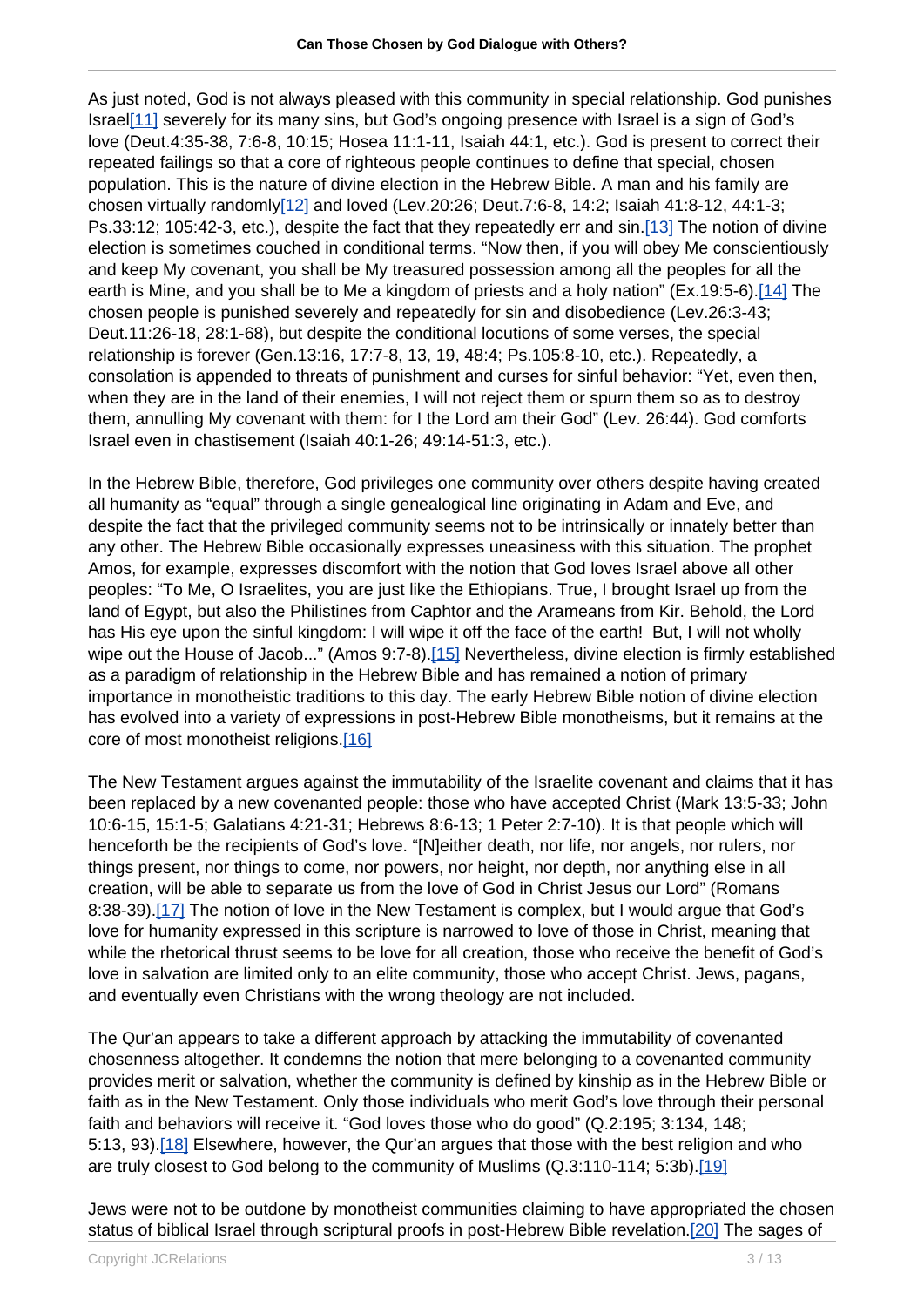Rabbinic Judaism claimed an "Oral Torah" received simultaneously with the "Written Torah" at Sinai, which is both revelation in its own right and also an essential means of making sense of the true meaning of the Written Torah of the Hebrew Bible. The Oral Torah argues against the counterclaims of other monotheists (or anybody else) for unique relationship with God through a variety of exegeses that affirm God's eternal and exclusive love for Israel. "The Holy One said to Israel, 'You have made Me the sole object of your love and I have made you the sole object of My love'" (Hagigah 3a-b).[21] Israel remains God's chosen people despite the claims of Christians and others.

If one examines the argument over divine election at the scriptural level, one cannot help but note how the Jewish and Christian claims have an exclusivist ring to them, while the Muslim position at the scriptural level reflects something closer to a notion of shared chosenness.[22] This difference reflects the historical contexts of the scriptures' emergence. As I have detailed elsewhere,<sup>[23]</sup> the Hebrew Bible emerged as the first surviving expression of true monotheism and thus represented an extraordinary phenomenon. No competing forms of monotheism existed, so Israel was the only community that recognized God's absolute unity.

Israel began as a tribal community, an ethnos with its own tribal "God of Israel" that existed in relation to other ethne with their own tribal gods.[24] It would seem natural for the community living through an intimate relation with its god to consider itself divinely "chosen," just as the people of the gods Kemosh or Milkom probably saw themselves chosen through covenant with their own, particular and unique tribal god. But what began as an Israelite tribal god eventually came to be known by its covenanted community as a universal and unified, singular God of All.[25] This transition from tribal to universal God-concept provides some explanation for the tension in both Biblical Judaism and Rabbinic Judaism between the unique relationship understood to have adhered between Israel and the God of Israel on the one hand, and the universal role of the God of All on the other.

By the emergence of Christianity and its scripture, the old tribal religions had severely weakened as two forms of monotheism had expanded and found themselves in contention. The historical context reflects intense competition over which of these two competing expressions of monotheism – Jewish or Christian – was the true expression. Support for both sides of the argument rested on a number of factors, including the notion that God privileges only the community which epitomizes the true and accurate expression of the divine will. The competition was considered in terms of a zero-sum relationship by both sides. God would have chosen only those living out the right and true expression of monotheism.

With the emergence of the Qur'an, however, the two major expressions of monotheism already existed for centuries along with a number of contesting monotheist communities within and without those two expressions. The historical context seemed to have allowed for (or perhaps even required) an accommodation of previous expressions, but with the caveat that the previous expressions were flawed and thus left an opening for a perfect expression of monotheism that was better than the previous, but not the only true expression. The religious community represented by the Qur'an was therefore the "best," but not the "only" valid response to God's unity (Q.3:110-114; 2:63; 5:72).

### **Rivalry in Revelation and Redemption**

In the preceding I have tried to show how the notion of divine election originated, how it became organically associated with monotheism as a sine qua non, and how monotheism innocently became thoroughly infused with a sense of exclusivity and privilege which encourages feelings of elitism and superiority that inhibit openness to the kind of true dialogue we seek today. In an article published in 2001, Martin Jaffee arrives at a similar conclusion through a different analysis. He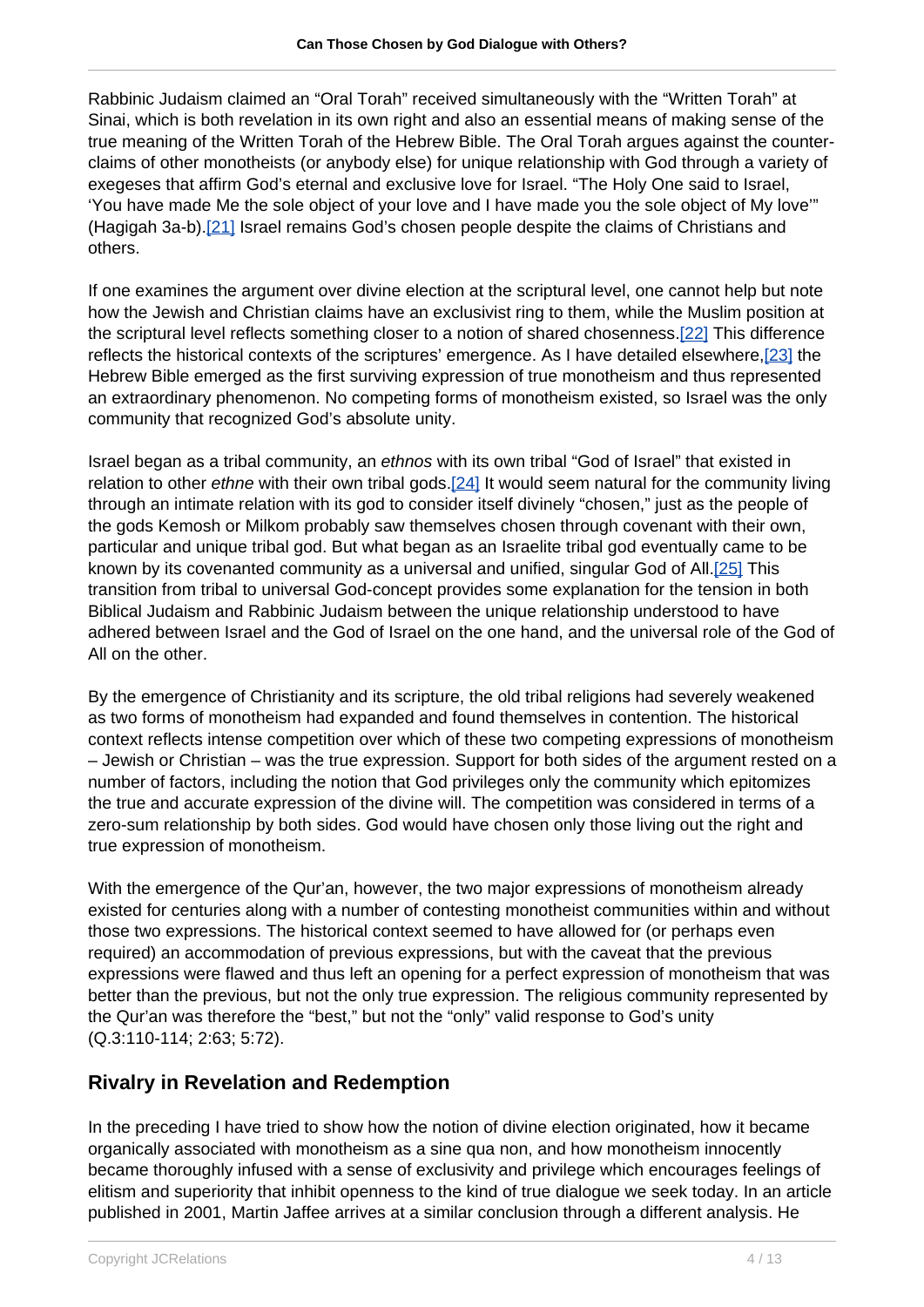differentiates between the aspect of monotheism that consists of philosophical speculation about first principles and the aspect of monotheism that is social and historical. The latter is the organized monotheism that we encounter in the institutionalization of lived religion. He calls this "elective monotheism," which includes the cultivation of community memory as an identity-defining mythos. "The essential marker of elective monotheism is not the uniqueness of God alone. Rather, it lies in the desire of the unique God to summon from out of the human mass a unique community established in his name and the desire of that community to serve God in love and obedience by responding to his call."[26] Jaffee observes a common pattern inherent to the monotheistic scriptural religions: each of a number of different communities understands the same creator God as providing it with a unique revelation. While each community claims the same universal divinity as its source, both the nature and the details of each revelation differ, as obviously do the selected recipient communities.

Jaffee continues: "The reception of the Creator's self-disclosure galvanizes the recipient community, transforming it from a collection of fragmented, powerless individuals into a focused center of unified action. Within the created order of nature it now pursues a redemptive historical career, a struggle to make manifest throughout the human world the reality of the Creator's selfdisclosure and to transform the human order in correspondence to the Creator's love and will."[27] God's self-disclosure (revelation) provides purpose and unity to the community in its journey to bring all of humanity into proper relation with God. The journey takes place on the stage of history and it involves struggle with the community's own internal resistance to the call, "seeking to purge itself of flaws that it shares with humanity as a whole." Just as important is the struggle against humanity outside the community that resists the call. The goal is an ultimate reconciliation between God and the world through the message brought by the chosen community. That message and the reconciliation it brings requires personal and community transformation.

While various expressions of monotheism differ over many characteristics and details of the nature and process of revelation, the content of self-disclosure and the program for bringing redemptive reconciliation, they all share the basic pattern: God provides revelation to a selected recipient community in a world of stress and tension. That community responds by acting in history to bring about resolution of those tensions through a specific program defined by the revelation. Each community struggles with the tension between the particularity of its unique position in relation to God, God's revelation and purpose, and the universal nature of its responsibility to convey God's message to humanity as a whole – including communities that see themselves in virtually the identical position. Tension arises as a result of the inevitable clash between chosen communities on their separate, though perhaps parallel but competing paths toward transforming the human order according to their distinct and separate perceptions of the Creator's loving will. Jaffee and I agree that a major difficulty lying at the heart of conflict between monotheist religious communities is structural.

### **Two Medieval Responses**

Given the natural tension between competing expressions of monotheism, it should not surprise that most religious thinkers did their best to prove that their particular understanding of God is the only true reflection of the divine will. Few expended energy in contemplating the possibility of rapprochement between religions and religious communities. While the exceptions are few, two medieval thinkers representing two different religions and two very different methodologies have transcended the exclusivist response to the notion of divine election through their writings on the value of religious traditions not their own. The earliest of these is the Talmudic scholar Menachem Me'iri (d.1316), who belonged to the period of the Rishonim in Provence.[28] The second, and the one with whom I shall begin, is the German Catholic theologian and cardinal, Nicholas of Cusa (d.1464).[29]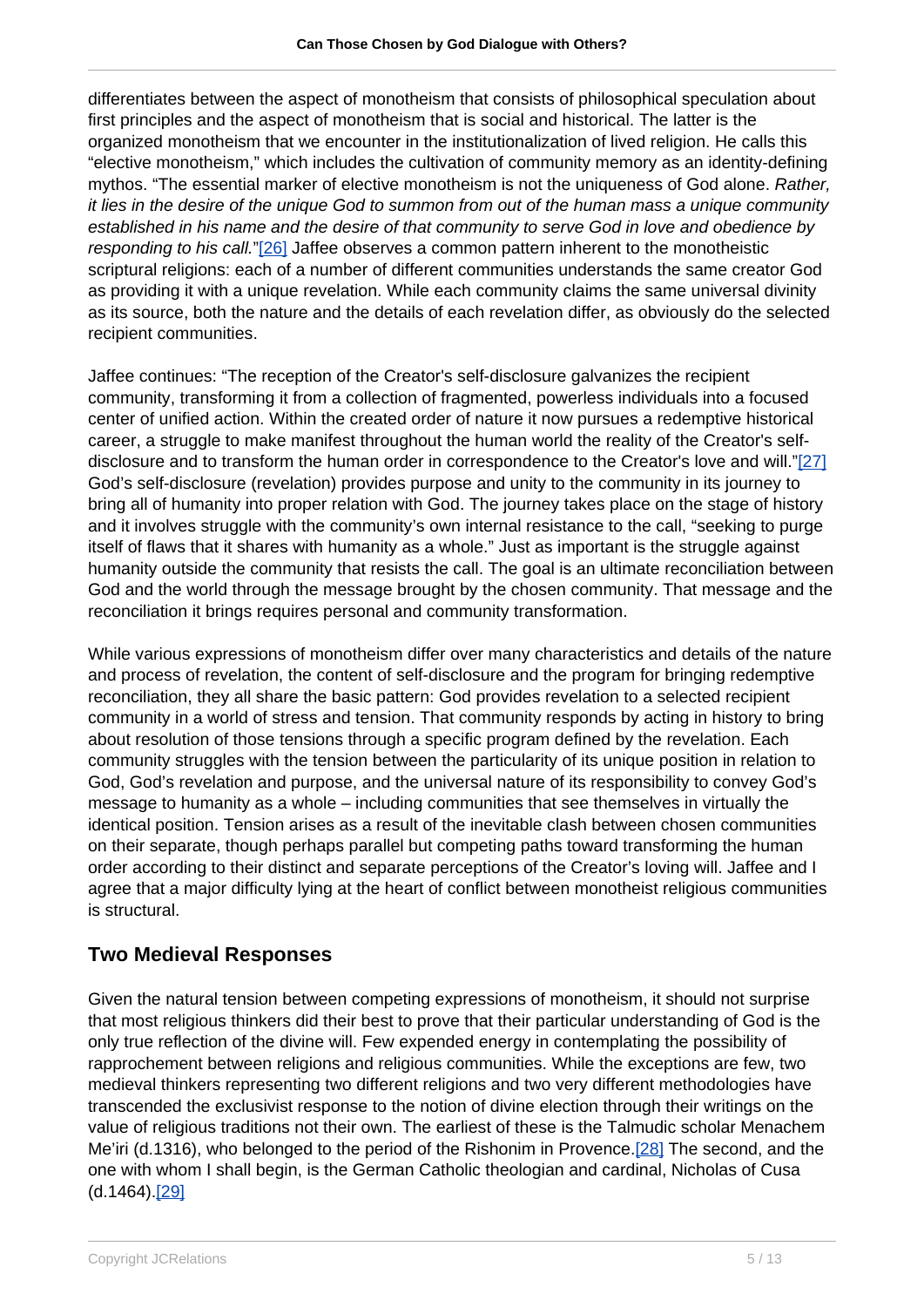Modern dialogicians from the Christian tradition have been struck by a surprisingly open perspective toward other religions espoused by Nicholas of Cusa, also known as Nicholas of Kues or Nicolaus Cusanus (henceforth, Cusanus). A fair amount of scholarship has been devoted to his writings, particularly his De pace fidei ("The Peace of Faith"), written very shortly after the Ottoman conquest of Constantinople in 1453. Despite the fact that the Ottoman conquest inspired that particular work, it was not the end of the empire that aroused his thinking, since he had written earlier works that treated similar themes.[30] The following can only summarize and treat a portion of Cusanus' writings, which have been treated far more comprehensively by others.[31]

Cusanus begins by acknowledging the limits of human reason. All understanding takes place in relation to the limits of human perception. The limitedness of human thinking, perspective and cognition prevents one from truly knowing the un-limitedness of the divine. We can name God through divine attributes we apply to God according to our limited range of perception, but whatever name we apply cannot be God's true name. While we can never truly articulate the ultimate name of God, we nevertheless continue to try, for articulating the divine names is for Cusanus a metaphor for religion itself.[32] To Cusanus, it is the process of naming that provides greater and greater understanding, so we gain in our understanding of God by engaging in the process of seeking God's truth through divine names. Although attempts to name God cannot produce the truth, they may approximate the truth. We can therefore learn something also from others who are engaged in a similar naming process. According to Cusanus, Christians can thus learn from Muslims or even pagans who attempt to know God.[33]

#### Cusanus writes in his De pace fidei,

"Oh Lord, You know…that there cannot be a great multitude without much diversity…. You set over Your people different kings and different seers, called prophets, very many of whom, in their role as Your legates, instituted in Your name worship and laws and instructed an uneducated people. Men accepted these laws as if You Yourself, the King of Kings, had spoken to them face to face….[T]he earthly human condition is characterized by the fact that longstanding custom, which is regarded as having passed over into nature, is defended as the truth. In this way there arise great quarrels when each community prefers its own faith to another. Aid us, since You alone are able to. For this strife occurs for the sake of You, whom alone all men worship in everything they adore. For no one, in whatever he desires, desires anything except the good, which You are. And in all intellectual inference no one seeks anything other than the truth, which You are…..If you will deign to do the foregoing [that is, appear and save the world], the sword will cease, as will also the malice of hatred and all evils; and all men will know that there is only one religion in a variety of rites (una religio in rituum varietate). But this difference of rites cannot be eliminated; and perhaps it is not expedient that is be eliminated for the diversity may make for an increase of devotion, since each region will devote more careful attention to making its ceremonies more favourable, as it were, to You, the King."[34]

A great variety of religions is to be expected because they reflect the particularity of individuals' and communities' quest to find God. God cannot ultimately be reached because of the limitations of human knowledge, but the process of attempting to reach God is what religion is about. We cannot truly know God, but we can know something of the process of knowing, which is religion. Only one religion therefore exists, for religion is that process of naming God through which we each engage in our limited way with the unlimitedness of the divinity. What we today would call separate religions is to Cusanus nothing more than various naming-paths that have evolved to come to better know God. Each embodies a different process or rite in a common quest and process that represents a single, common religion.

Lest we unfairly accuse Cusanus of being simplistic and reductive, he notes that "'to strive for uniformity endangers peace more' than to understand the plurality of forms as an 'augmentation of piety and devotion."[35]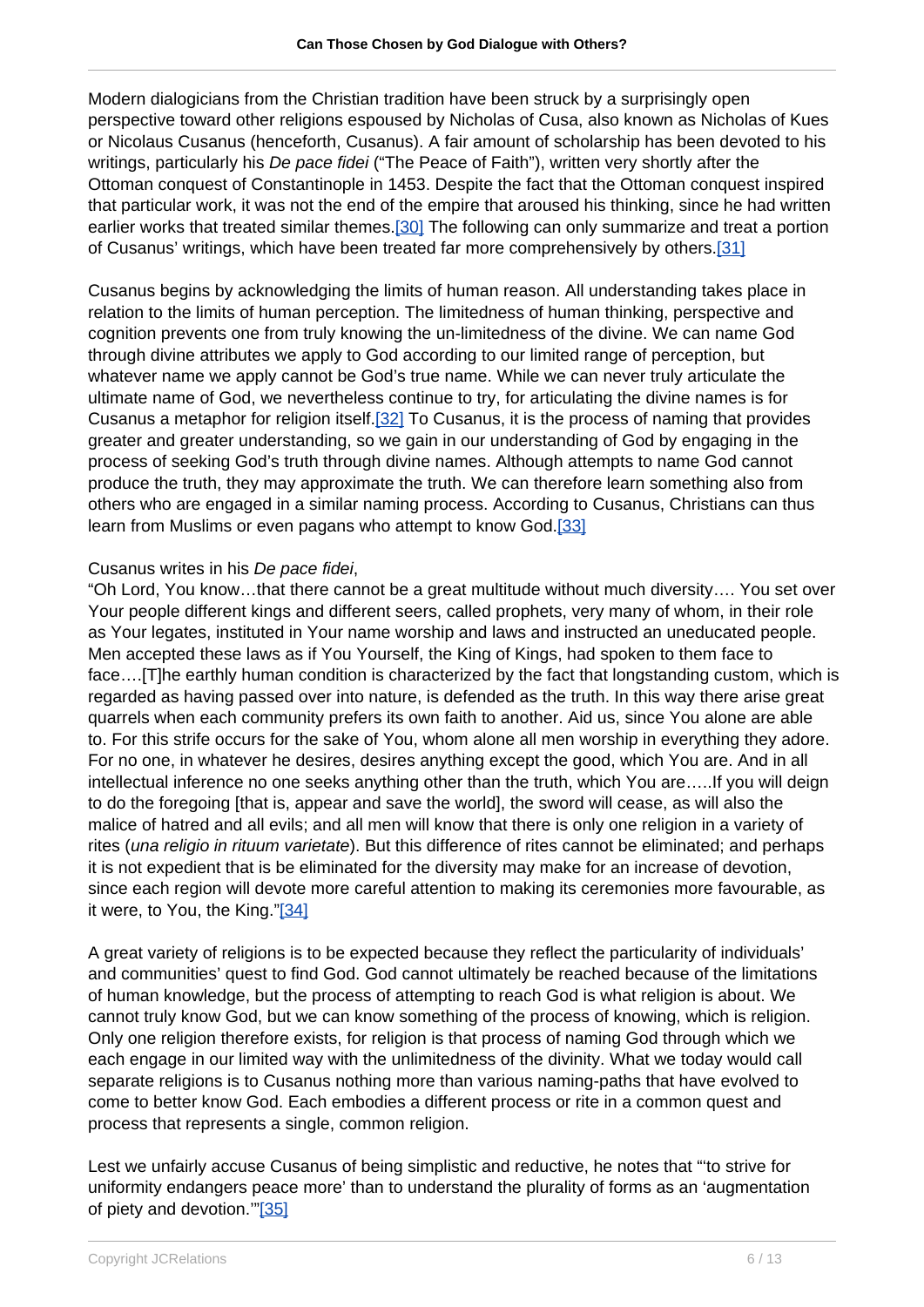One can understand one's own quest-process (what we would today call a religion) better by learning from the quest-process (religion) of the other. Learning from Islam, for example, can lead to deeper and more fundamental understanding of the mystery of the Trinity even though Islam absolutely denies the theory of Trinity.[36] The error of Islamic denial of the Trinity does not reduce the positive impact of struggling to make sense of the Trinity in relation to the Islamic argument against it. In fact, Cusanus provides an argument in the voice of a Muslim which, while it might appear to be a critique of the Trinity, demonstrates how the Gospel affirms the impossibility of a plurality of Gods.[37] As Bocken puts it, Cusanus found that the challenge to the Christian believer to understand the Trinity under Islamic critique brings the Christian closer to God by understanding the concept more fully. "And this real meaning can only be found in dialogue with this Islamic denial….In the confrontation between different religious traditions, each of them finds the opportunity to learn its own truth on a better and more fundamental level. At the same time this is only possible to the extent that we attempt to understand the other tradition within our perspective…In the way we learn to know the other, we know ourselves better, and to the extent that we know ourselves, we are able to understand what the other thinks and believes."[38]

Cusanus finds value rather than menace in the existence of other religions. Even under the pressure of the Ottoman conquest of the second Rome and what was undoubtedly a tremendous shock to the Christian sense of self, Cusanus is able to see Islam per se not as a threat, but a positive tool in the cache of instruments available to deepen one's understanding of the divine. He not only valorizes the existence of other religions, he notes how dialogue with them will deepen our own understanding of God.

Unlike Cusanus, Menachem Hame'iri did not advocate theological dialogue with believers in other faiths, yet his openness to the value and merit of believers in other faith traditions is remarkable for a pre-modern Jewish thinker. The Jewish disinclination to engage in religious dialogue is based on two factors.[39] One is the generally precarious nature of Jewish life in a world dominated by other communities. Until the second half of the twentieth century Jews were spread thinly throughout much of the world as small and virtually powerless minorities, and religious "dialogue" until only the recent past tended to mean polemic, apologetic, and disputation. In the Christian world Jews were occasionally forced to engage in disputations with Christians, sometimes but infrequently under the protection of the crown, and more often in environments that were prepared in order to defeat and humiliate Jews in order to justify conversion, including forced conversion, to Christianity.[40] The Rabbinic literatures that emerged during the beginning of this diaspora period in Late Antiquity purposefully restricted interaction with non-Jews, and Jewish reluctance to engage in interreligious dialogue has continued to the present, particularly among the Orthodox branch of Judaism.[41]

The second reason for Jewish avoidance of dialogue with believers of other faiths derives from a perspective articulated in some detail in the Talmudic tractate, "Avodah Zarah," which forbids trading with "idol-worshippers"[42] on the three days preceding and following their festivals.[43] At the time that the prohibition was first canonized in the Mishnah sometime toward the end of the second century,[44]Christianity was a minority religion in the Land of Israel and most non-Jews were pagans. The purpose of the prohibition was said to ensure that Jews not indirectly support the worship of idols, for the non-Jewish trading partner may proceed as a result of the transaction to thank his gods for the profit he gained. The ban was subsequently reduced in a variety of ways: the three days after the festival were not accepted by the sages as necessary, and a dictum followed that outside of the Land of Israel the prohibition applied only to the festival day itself.

At the same time, Christianity grew and soon became the majority religion. As a result, the identity of the idol-worshipping non-Jewish Other became associated with Christians, so economic and then social interaction with Christians came to be associated with supporting idolatry. Legal and juridical barriers established to separate between Jew and non-Jew in Rabbinic literature make social interaction with non-Jews difficult. Legal restrictions constrained Jews in such activities as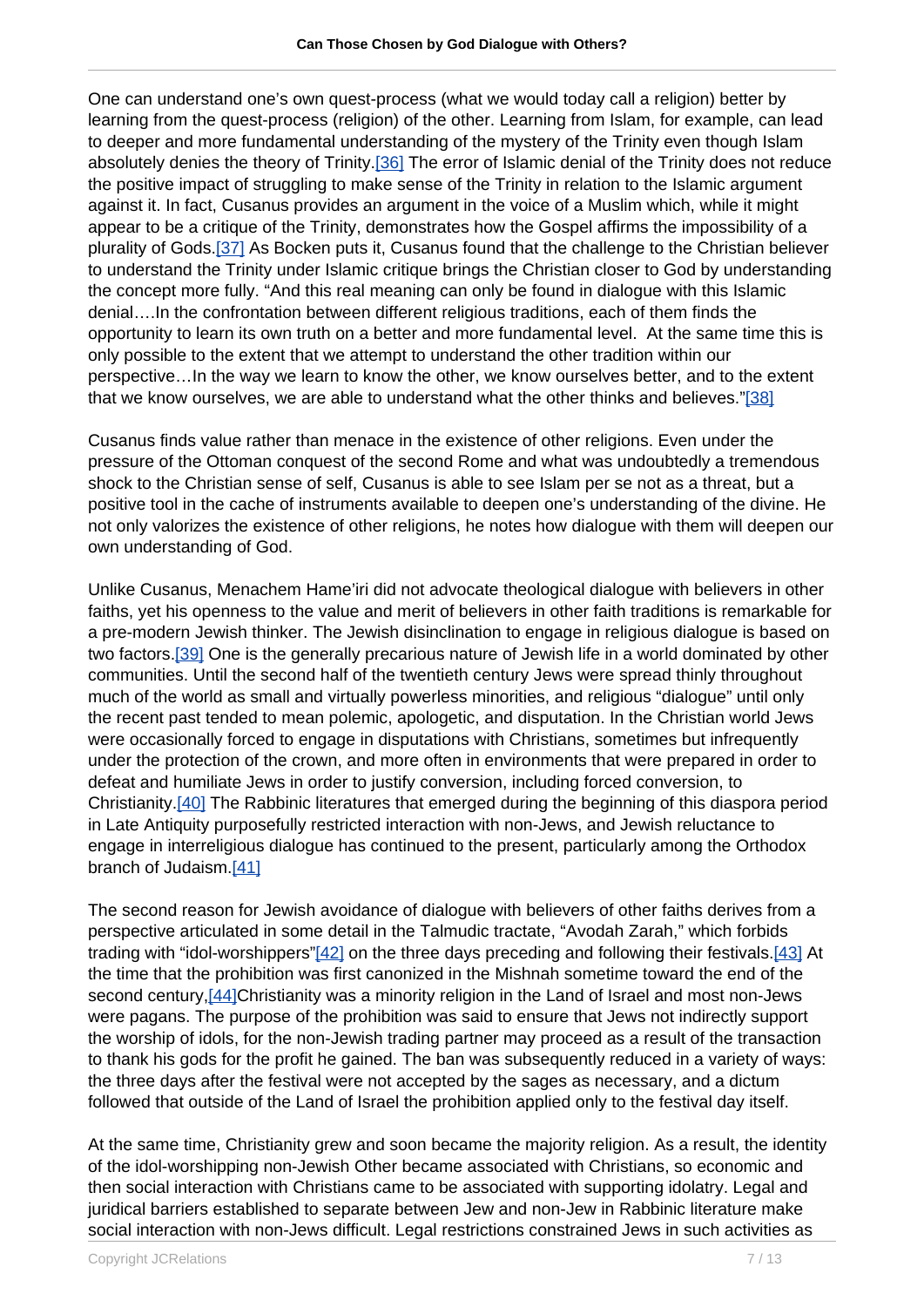returning lost property to non-Jews, preparing food for non-Jews and inviting them to communal meals, even rescuing non-Jews from harm. The literature governed even the ways in which non-Jews may be greeted in social contacts.[45]

The restrictions established by the Talmud to reduce interaction with non-Jews originated in the Land of Israel in Late Antiquity, a land in which Jews represented a significant minority if not majority of the population. The Jewish community at that time and place was large enough to satisfy most of its own economic needs, but it soon declined when the Roman Empire Christianized in the fourth century. Pressures and restrictions imposed by the Byzantine Empire drove Jews out of the Land of Israel and increased emigration into the diaspora where Jews represented a much smaller percentage of the population and subsequently needed to integrate more fully into the larger economies. The Jewish communities that settled in Europe were therefore required to engage more fully with their Christian neighbors, and quite rapidly to a level that appeared to contravene the restrictions imposed by the Talmud. European Jewish religious authorities responded by adopting a variety of strategies for bridging the gap between actual practice and the halakhah of Talmudic law in order to rationalize established behavior, but they refrained from drawing a distinction in principle between Christianity and the idolatrous religions toward which the halakhic restrictions had originally been formed.[46] The goal was to relieve the economic burden but to preserve what they considered to be the great disparity between monotheistic Judaism and idolatrous Christianity.

I noted above that the Talmudic term for the people with whom interaction was restricted ranges from "idol-worshippers" (`ovdey kokhavin/gelilim) to "nations" (goyim). These are two different semantic signifiers, but they are conflated through the substitution of terms in various manuscripts of the Talmud.<sup>[47]</sup> If the two terms are equal, then anybody who is not a Jew is by definition both Gentile and idolater. The required discrimination would therefore apply between Jews and all Gentiles. But the two terms may convey a significant difference in meaning. At the earliest period (the time of the Mishnah), virtually all Gentiles were pagans, but by the time of the later layers of the Talmud ( $6<sup>th</sup> - 7<sup>th</sup>$  centuries), most Gentiles were monotheists. It is possible that the original intent of the discrimination applied only to Gentile pagans and not Gentile monotheists. In other words, the distinction may have been established as a distinction between monotheist and polytheist rather than between Jew and Gentile.

The Talmud in fact offers a category for non-idolatrous Gentiles. These are Noahides, those non-Jews who accepted the divine charge to observe seven commandments associated with the revival of life on earth after the story of the biblical Flood (Cf. Gen.9:4-6). "Seven commandments were decreed upon the children of Noah:[48] [establishing courts of] law, [refraining from] cursing God, idolatry, adultery, shedding blood, robbery, and eating the flesh cut from a living animal."[49] According to Maimonides (d.1204), with whose works Hame'iri was familiar, those Gentiles who swear to uphold the seven commandments are assured of a place in the World to Come.[50] Noahides are not Jews. They are not commanded specifically to accept the same yoke of commandments accepted by Jews, yet they may expect salvation (a place in the World to Come). How do they merit such a divine reward? One may conclude from the nature of the seven commandments that the value of the community derives from its faith commitment because it must refrain from idolatry and cursing God. This is a theological conclusion. Another possible source of the community's value is its ethical qualities and commitment to justice because it is required to establish law courts and forbid adultery, shedding blood, robbery and cruelty to God's creations. This would suggest a moral-ethical conclusion that ignores perhaps significant theological issues.

Like other Ashkenazi scholars before him, Menachem Hame'iri moderated the halakhic prohibition against interaction with Gentiles, but he took a profoundly different approach. While the scholars that preceded Hame'iri recognized the need to reduce barriers for economic survival Hame'iri sought to diminish the inner hostility that Jews had developed toward their Christian neighbors.[51]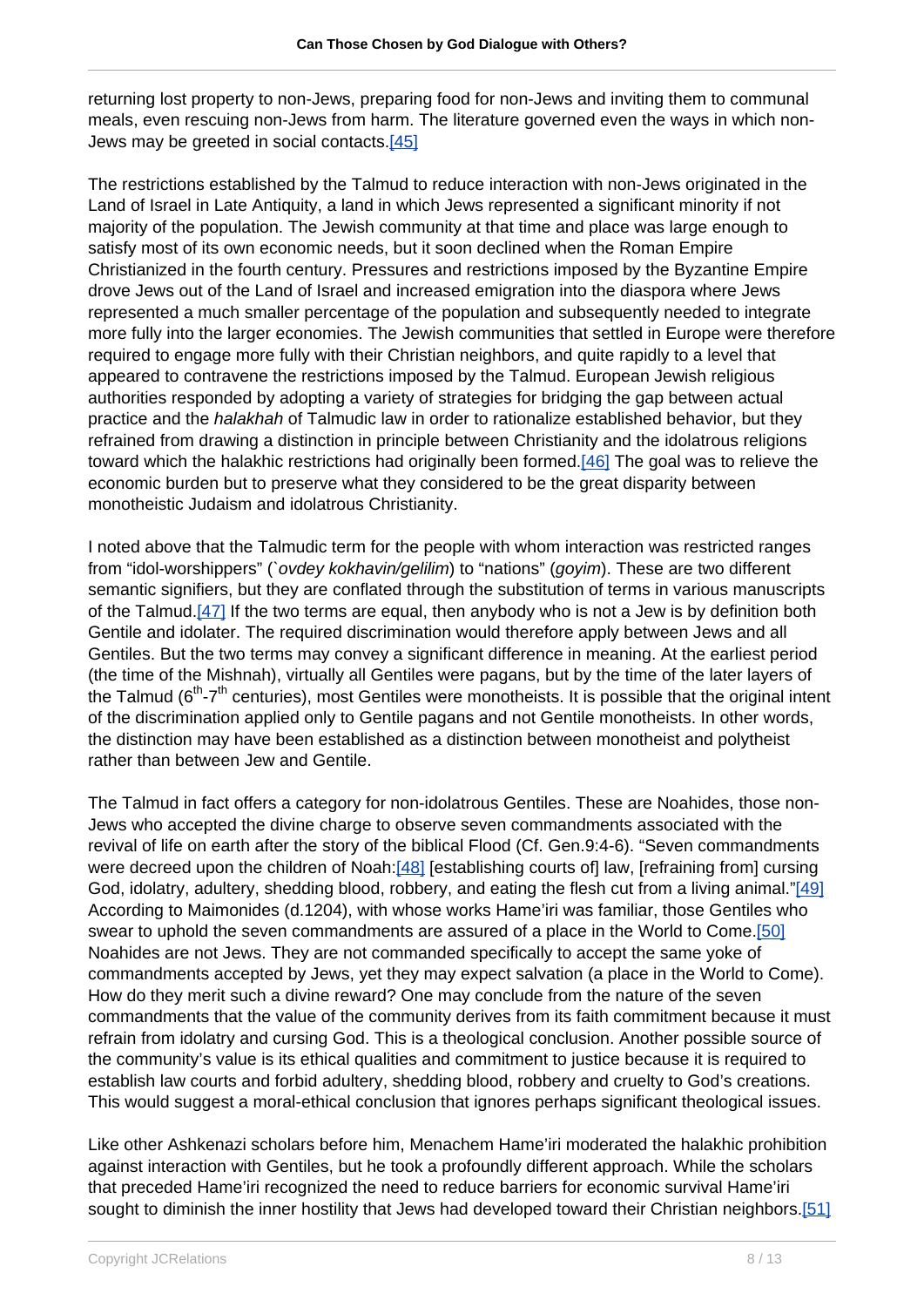The halakhah establishes three categories of relations with non-Jews. The first, as mentioned above, is the category that prohibits certain commerce with non-Jews that might promote and indirectly support idolatrous ritual or cause Jews to benefit from their facilitation of idolatry. The second establishes unequal juridical rights and obligations between Jews and non-Jews. For example, while non-Jews are required to fully compensate Jews for damage caused by an animal owned by a non-Jew to a Jew's property, Jews do not have the corresponding liability toward non-Jews. The third governs social relations and is tied to the ban on intermarriage. For example, Jews are forbidden from drinking wine produced or owned by Gentiles.

Hame'iri essentially dismantles the first category, not as a rationalization to promote engaging economically with non-Jews for survival in the diaspora, but because he did not consider the non-Jews of his environment (Christians) to be in the category of idolaters. A somewhat similar argument had been made by previous European rabbinic authorities (poskim), but it was based on the premise that most Christians were not idolaters only because they were not devout in their religion. Had they been devout Christians they would be idolatrous. But the Me'iri writes, "It appears to me that these matters [of economic restrictions] all pertain only to worshippers of idols and their forms and images, but that nowadays, these [commercial] activities are wholly permitted."[52]

Hame'iri treats the second category of juridical rights and responsibilities differently. One might ask what moral right would allow one community to assign for itself a privileged legal position above other communities. While reasoning for the distinction is not explicit in Jewish Law (the halakhah), one might draw the conclusion that the privilege derives from the theological difference between monotheists and polytheists. Historically, for example, religions holding political power often assigned legal rights and privileges to themselves that they forbade from religious minorities living among them. Hame'iri, however, does not consider the *halakhic* distinction privileging Jews with regard to juridical rights and responsibilities to reflect theological difference, but rather be a distinction between nations possessed of law and lawless nations that have no respect for law. In other words, the issue is not an ontological division between Jew and non-Jew, but between people with respect for law and people who do not respect law. In Hame'iri's response to the problem of juridical inequality regarding the responsibility to return the lot object of a non-Jew, he writes: "Thus, all people who are of the nations that are restricted by the ways of religion and worship the divinity in any way, even if their faith is far from ours, are excluded from this principle [of inequality]. Rather, they are like full-fledged Jews with respect to these matters, even with respect to lost property and returning assets gained through error and all the other matters, with no distinction whatsoever."[53]53

Regarding these first two categories, Hame'iri concludes, contrary to the thrust of Jewish thinking, that Christians do not fit the category of idolater and that Christian civilization is one that respects law and justice. The result is a distinct condition of halakhic equity between Jew and Christian with regard to economic and juridical issues and responsibilities. As Halbertal puts it, Hame'iri "transforms the distinction between idolaters and worshippers of the Divine…In his view, the justification for this discrimination is not rooted in some need to penalize idolaters and deny them their rights because they do not believe in a true divinity. Rather, advances the Me'iri, it is because idolatry generates a society lacking fear of God and lacking law, and such a society is not protected by law."[54]

Hame'iri argues further that all those who possess religion do not allow themselves to be subject to the arbitrariness that he associates with astrology. "[E]very person possessed of religion will remove himself from preparation for evil by restricting himself with the restrictions of his ethical qualities, and that is what the sages of blessed memory refer to when they say 'Israel is not subject to the stars,'[55] which is to say everyone restricted by religious ways, for his restrictions will free him from what might have been decreed for him by simple causation."[56] By the term "those restricted by religious ways," Hame'iri refers to people of religion who are constrained by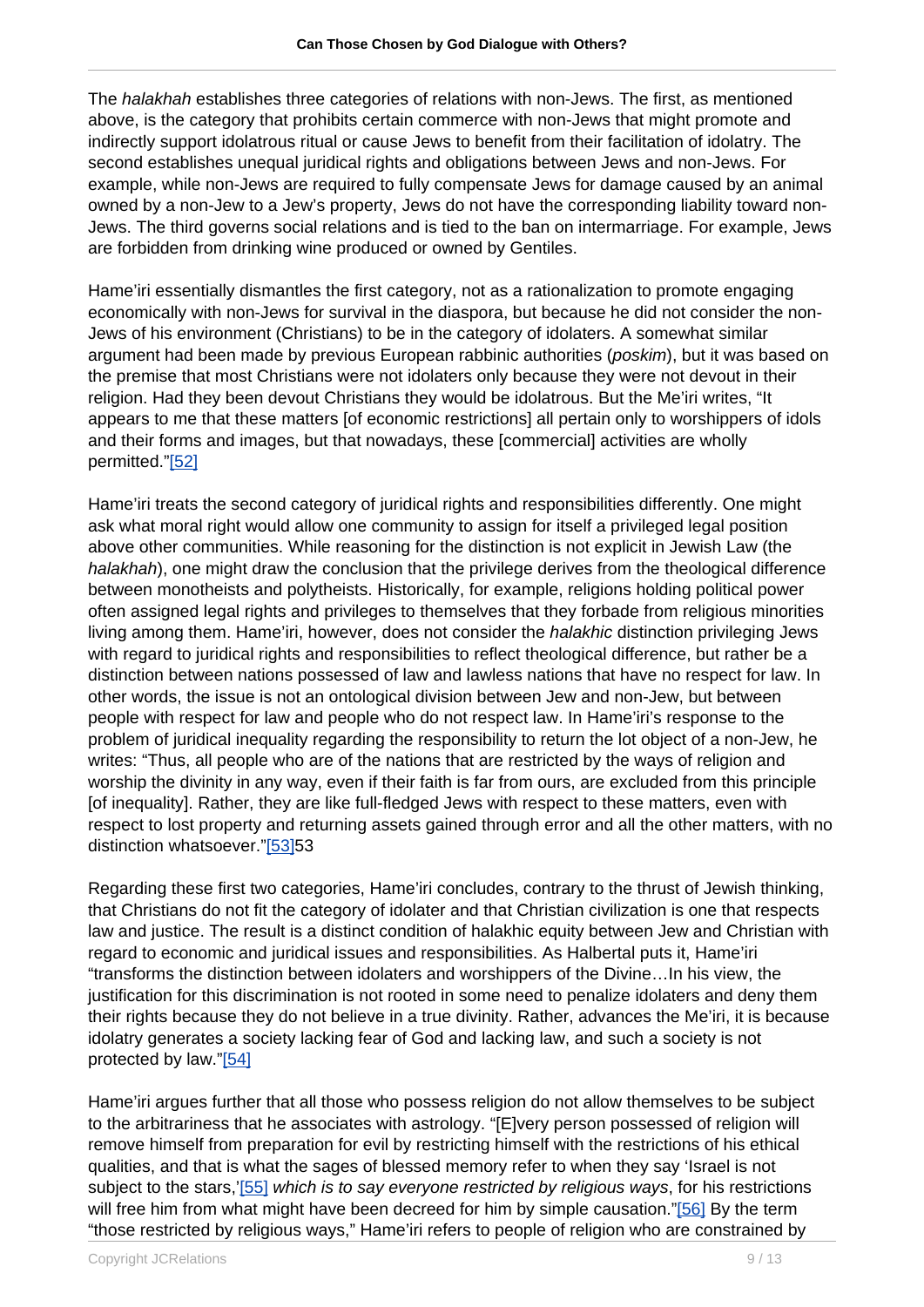the legal-ethical responsibilities that come with a religious system. Hame'iri likens "everyone restricted by religious ways" with Israel here, thus making a remarkable move in equating all possessed of religion with Israel in being subject to the direct providence of God rather than to the rule of astrological signs.

Hame'iri establishes his position by identifying the pagan idolatry construed in Rabbinic literature with a focus on corporeality and an inability to believe in the existence of any independent, noncorporeal entity. Because idolatry according to his conception fails to recognize the existence of any non-corporeal, transcendent cause, it lacks a concept of God. Christians, Muslims and Jews all recognize the existence of an independent, non-corporeal transcendent cause that exercises providence and recompense. Consequently, there is for all indents and purposes no more idolatry in the civilized world. Jews, Christians and Muslims therefore have the same juridical and economic status for which there should be no distinction and discrimination.

Hame'iri avoids treating the details of the various religions' theologies such as the problem (from the Jewish perspective) of the Trinity. His distinction between polytheism and monotheism rests on the distinction between ancient nations' materialism, fetishism and lack of restraint, and religions believing in the transcendental, non-corporeal nature of a moral God. Had he dealt with theological subtleties from his traditional Jewish perspective, he would most likely have arrived at a different and far less positive assessment. Halbertal uses interesting language in his evaluation of Hame'iri's categories. "[Hame'iri teaches that] the awareness of being chosen that inheres in being liberated from the rule of astrology is expanded to encompass not only Israel but all who are restricted by religion."[57]

## **Can Those Chosen by God Dialogue with Others?**

I have tried to show in the early sections of this paper how the notion of divine election has become deeply embedded in monotheist religion. The exclusivity and elitism that intuitively derive from the belief in divine election and doggedly adhere to it negatively affect monotheists' views of other religions in a profound and subtle manner that may not even be recognized. Given the deep-rooted and virtually innate characteristic of chosenness embedded deeply within many expressions – and perhaps even the very notion – of monotheism, is there room for true dialogue with people of different faiths? In order to truly empathize with the Other, must one give up any of the particular self? Can one engage deeply with the faith beliefs of another if one is happy with and abundantly confident in the divinely favored quality of one's own religious truth?

To my mind, Cusanus and Hame'iri have managed to come surprisingly close, even in a much more polarized world in which religious dialogue as we know and wish simply did not exist. Each treats the problematic of retaining faith in one's particular truth-claims while validating the essential quality and value of the religious Other. Nicholas of Cusa was part of a Catholic elite for which systematic theological inquiry and speculation were the means of processing difference. To Cusanus, engagement with the religious Other is a positive means of coming closer to the ultimate truth because each religion represents a different process or rite of "naming God," and it is the activity of naming God that defines religion. By engaging with the religious Other, one subjects one's own theology to scrutiny and critique and thus improves discernment. While this methodology might have been seen by others as a painful, vulnerable or even self-destructive act, Cusanus is able to support this dialogue because he sees all religions as legitimate forms or processes that make up the religious quest.

Hame'iri was part of a Jewish elite for which juridical rather than theological principles were the core around which intellectual thinking was organized. His goal was not to find a theological role for the religious Other, but rather to find legal equity. He succeeded in doing so by understanding a commonality of all religions that are constrained by legal-ethical responsibilities, that spurn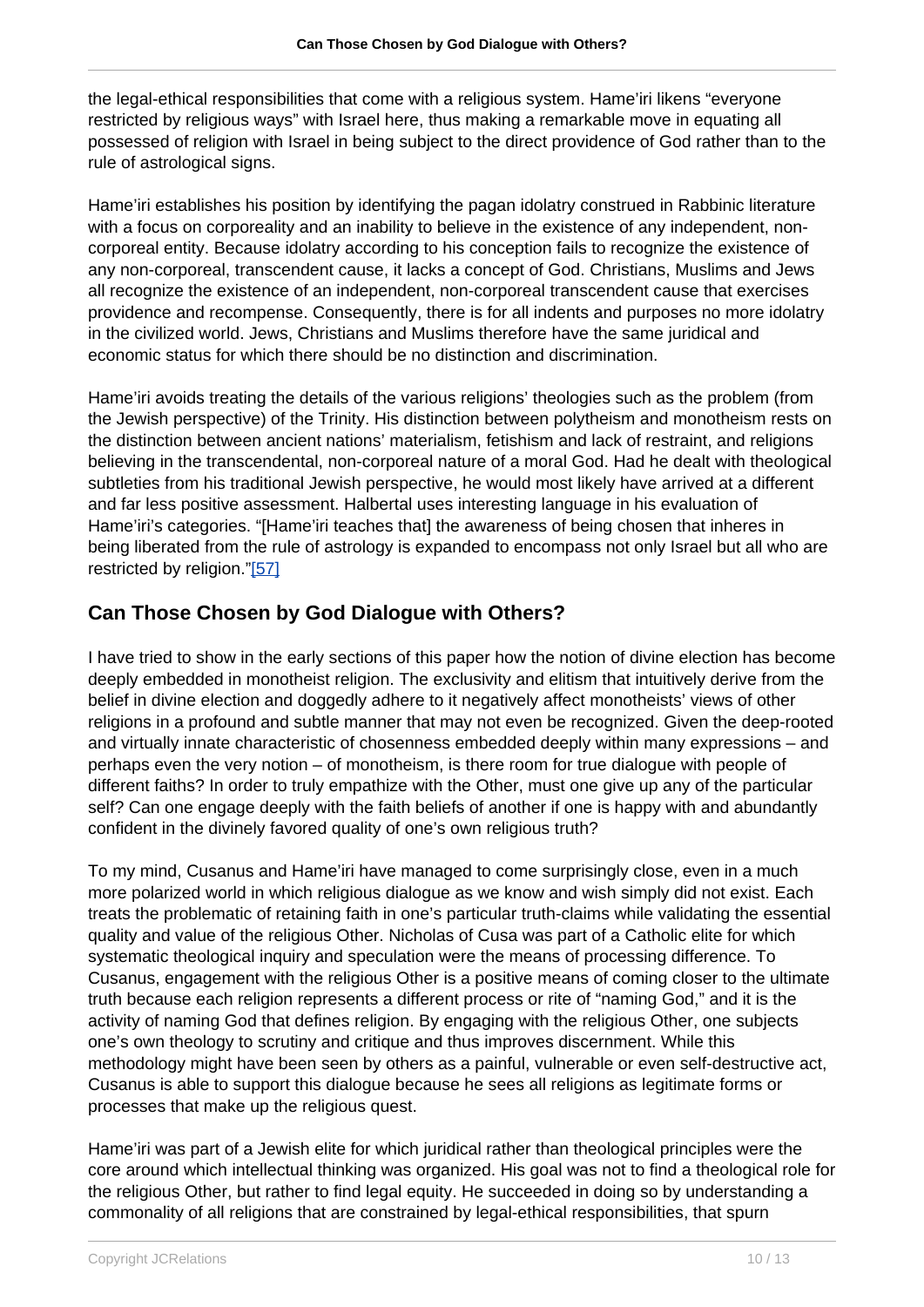fetishism and lack of restraint, and that believe in the transcendent, non-corporeal nature of a moral God. His approach avoided some core theological issues, but the result was nevertheless one in which he was able to cherish the religious identity of non-Jews and consider them proper equals.

In both cases, our thinkers privileged their own religions over the religions of the Other, but neither took an exclusivist approach. Moreover, neither sought an inclusivist rationale (the second approach in Race's typology) by seeking the truth of one's own religion in one form or another in the religion of the Other, a position that I personally find patronizing.[58] And finally, they both appear to have avoided reductivism in their separate methods, a common critique of pluralist approachs. Cusanus and Hame'iri were outliers, to be sure, in a world that was hardly open to the kind of dialogue that we seek today. Nevertheless (or perhaps therefore), they represent productive models of religious thinking deeply confident in their religious identities and theologies who managed to validate without patronizing the identities and theologies of the religious Other.

[1] Christians and Religious Pluralism (London: SCM Press, 1983, 2nd Ed. 1993), and Interfaith Encounter (London: SCM Press, 2001).

[2] I am not arguing through silence that Islam has not produced such a perspective. I have not yet begun to explore Muslim thinkers on this issue.

[3] Genesis chapters 1-2; Qur'an 7:189; 49:13.

[4] Numbers 10:35; Psalm 68:1, 22; James 4:4-5; Luke 19:26-27; Qur'an 2:98; 41:19, 28.

[5] A parallel telling of this story is found also in Qur'an 5:27-31.

[6] A parallel telling of this story is found also in Qur'an 7:59-64; 11:25-49; 23:23-30, etc. Of particular interest is the qur'anic notion that humanity was once one community until God sent prophets to them (Q.2:213; 10:19).

[7] Less clear Qur'an parallels may be found in 28:38; 40:36-37.

[8] According to the Hebrew Bible (Gen.17:18-21) and the New Testament (Gal.4:21-31), only one of Abraham's sons inherits the covenantal promise, though this distinction does not appear in the Qur'an. Divine inclusivity with respect to the progeny of Abraham only adheres with the third generation beginning with Jacob.

[9] God does inform Noah that the world will be destroyed, but Noah's appearance is quite brief relative to the ongoing biblical narrative, unlike Abraham and many subsequent characters deriving from his family.

[10] Within the framework of the narrative thrust of the Hebrew Bible, only one of Abraham's many offspring is included in the covenant. Compare Gen.17 as a whole with Gen. 17:18-21 and 25:1-18.

[11] The term "Israel" is not to be confused in this writing with the modern nation state of the same name. In Jewish parlance, Israel refers to a community of people deriving from the patriarch Jacob, grandson of Abraham, whose name is changed in the Hebrew Bible to Israel (Gen.32:239-30, 35:10). The modern nation-state called Israel is officially the "State of Israel" (medinat yisra'el) meaning the modern state for the people called Israel. So too, in Jewish parlance, is the land (not the modern state) called the Land of Israel (eretz yisra'e/), and the peoplehood of Jews the People of Israel (`am yisra'e/).

[12] No reason is provided in the Hebrew Bible for God's having chosen Abraham except in later layers that serve as a kind of internal exegesis (Cf. Gen.26:3-5). Reasons for his extraordinary status as God's chosen are provided, however, in post-Hebrew Bible scriptures (New Testament Romans 4 and Galatians 3, Qur'an (6:75-79 and 37:83-99, and Babylonian Talmud Yoma 28a and Avodah Zarah 14b).

[13] The sins of Israel is a common biblical motif virtually throughout, from that of the Golden Calf in Exodus 32 to the numerous sins of Israel that draw so many laments from the biblical prophets.

[14] See also Deut.7:6-11, 10:12-22, 14:1-2, etc.

[15] See also Amos 3:4 and the many references in Rabbinic literature (Shabbat 88a, Avodah Zarah 2b, Mekhilta bahodesh, parsha A [on Ex.19:2], etc.).

[16] Firestone, Who are the Real Chosen People: The Notion of Chosenness in Judaism, Christianity and Islam (Woodstock, VT: Skylight Paths, 2008); idem, "Chosenness and the Exclusivity of Truth," in James Heft, Reuven Firestone, and Omid Safi (eds.), Learned Ignorance: An Investigation into Humility in Interreligious Dialogue between Christians, Muslims and Jews (Oxford University Press, 2011, 107-128); idem, "Is there a notion of 'divine election' in the Qur'an?" in Gabriel S. Reynolds (ed.), New Perspectives on the Qur'an: The Qur'an in Its Historical Context 2 (NY: Routledge, 2011), 393-410.

[17] See also John 3:16, 15:9-10, 17:26; Romans 5:8, etc..

[18] See also Q.2:124; 5:12-14; 13:25; 24:55.

[19] Firestone, "Is there a notion of 'divine election' in the Qur'an?" in Gabriel S. Reynolds (ed.), New Perspectives on the Qur'an. The Qur'an in Its Historical Context 2 (NY: Routledge, 2011), 393-410; idem, Who are the Real Chosen People, 73-84. The tension between condemning covenanted chosenness on the one hand while claiming elite status on the other reflects the tension between the ideal of theology and the real of politics and social relations. The early Muslim community was beleaguered and discredited by various groups, so it would be natural to claim in response that loyalty to the new religious community brought its own divine merits (Firestone, "Is there a Notion of Divine Election in the Qur'an, p. 410).

[20] "Jews" here refers to the adherents of post-biblical Judaism. Whereas "Israel" traditionally refers to the People of Israel from the biblical period to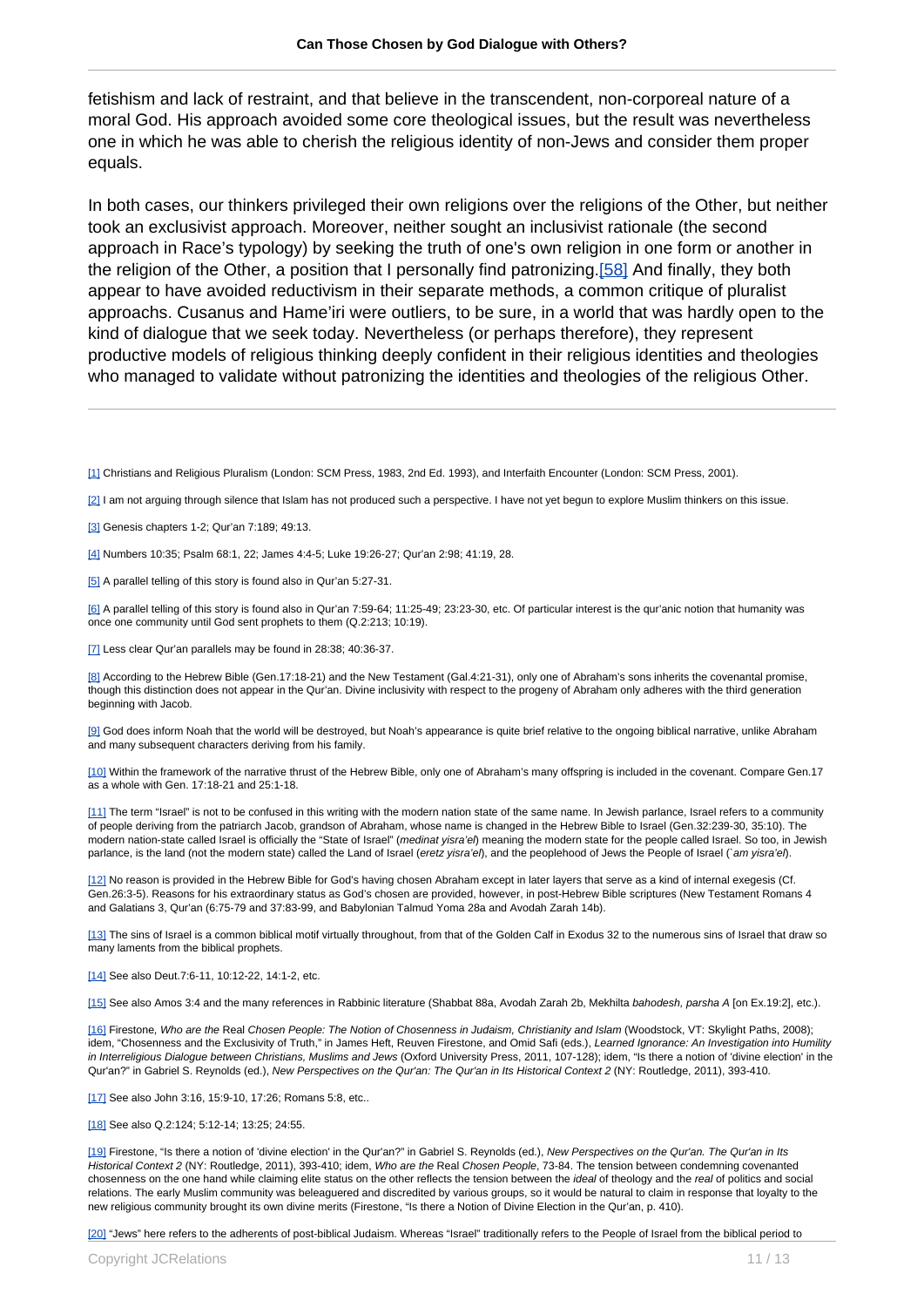today, "Jews" refers to the community of Israel that survived the destructions of the Jerusalem Temple and practice post-biblical forms of Jewish culture and religion.

[21] See also Avot deRabbi Nathan ch.44; Mekhilta deRabbi Yishmael Beshalach 3; Bereshit Rabbah 1:4, etc. As mentioned above, this literature often expresses some ambivalence about the chosen nature of Israel in relation to other peoples and God's universality.

[22] Post-scriptural exegesis changes these in response to the interaction and claims of the other traditions. Jewish interpreters may soften their exclusivist perspective, for example, while Muslim interpreters can express an exclusivism that is not easy to support from a reading of the basic thrust of the Qur'an as a whole.

[23] Who are the Real Chosen People; "Chosenness and the Exclusivity of Truth."

[24] The Hebrew Bible provides the names of many tribal gods that seem to exist in exclusive relationship with their worship communities in a manner that parallels the exclusive relationship of YHVH with Israel. For a small sampling, see Num.21:29; 1 Samuel 5:1-5; 1 Kings 11:5; 2 Kings 23:13. The god of the inhabitants of the city of Shekhem was even called "El-Brit" (or Ba`al-Brit), the "god of the covenant" (or "master of the covenant" – Judges 9:4, 46).

[25] Nili Fox, "The Concepts of God in Israel and the Question of Monotheism," in G. Beckman and T. Lewis (eds.), Text, Artifact, and Image: Revealing Ancient Israelite Religion (Brown Judaic Studies, 2006), 341-343

[26] Martin Jaffee, "One God, One Revelation, One People" On the Symbolic Structure of Elective Monotheism" JAAR 69:4 (2001), 759-760 (italics in original).

#### [27] Jaffee, 762.

[28] Approximately 11<sup>th</sup> through 15<sup>th</sup> centuries. Hame'iri's writings are found in his twenty volume Talmudic commentary known as the Beit Ha-Bechirah (Shmuel Dickman [ed.], Jerusalem: Yad HaRav Hertzog, 1965), which has not been translated. For studies of his positions on other religions, see Moshe Halbertal, Between Torah and Wisdom: Rabbi Menachem Ha-Meiri and the Maimonidean Halakhists in Provence (Hebrew), Jerusalem: Hebrew University Magnes Press, 2002; idem, "Ones Possessed of Religion:' Religious Tolerance in the Teachings of the Me'iri," The Edah Journal 1:1 (2005), 1-24; Jacob Katz, "Religious Tolerance in Rabbi Menahem Ha-Me'iri's Halakhic and Philosophical System (Hebrew), Tziyyon 18 (1952-3):15-30; Efraim Urbach, "Rabbi Menahem Ha-Me'iri's Approach to Tolerance: Its Sources and its Limits" (Hebrew), in A. Erkes and Y. Salmon, Chapters in the Social History of the Jews in Medieval and Modern Times dedicated to J. Katz (Jerusalem, 1980), 366-376); Gerald Blidstein, "The Relationship of Rabbi Menahem Ha-Me'iri to the Gentile: Between Apologetics and Internalization" (Hebrew), Tziyyon 52 (1980-81), 153-166. A helpful survey in English of the halakhic implications of Hame'iri's perspective toward non-Jews has been posted online by David Goldstein (2002): http://www.talkreason.org/article

[29] Nicholas of Cusa has been rediscovered fairly recently as a dialogician, though he has been the subject of inquiry for his political thought as well (Paul Sigmund, Nicholas of Cusa and Medieval Political Thought [Cambridge, MA: Harvard University Press, 1963]). Of particular interest for this paper are the works of Inigo Bocken, "Toleranz and Wahrheit bei Nikolaus von Kues," Philosophisches Jahrbuch, 115 (1998), 241-266; idem, "Nicholas of Cusa and the Plurality of Religions," in Barbara Roggema, Marcel Poorthuis and Pim Valkenberg (eds.), The Three Rings: Textual Studies in the Historical Trialogue of Judaism, Christianity and Islam (Lueven: Peters, 2005), 163-180; and Pim Valkenberg, "Learned Ignorance and Faithful Interpretation of the Qur'an in Nicholas of Cusa (1401-1464)," in James Heft, Reuven Firestone and Omid Safi (eds.), Learned Ignorance: Intellectual Humility among Jews, Christians, and Muslims (NY: Oxford University Press, 2011), 34-52. See also Christopher Bellitto, Thomas Izbicki and Gerald Christianson (eds.), Introducing Nicholas of Cusa: A Guide to a Renaissance Man (New York: Paulist Press, 2004); and the "Cusanus Portal" ([http://www.cusanus-portal.de/\)](http://www.cusanus-portal.de/)).

[30] Bocken 2005, 165-167.

[31] See the previous two notes.

[32] Bocken, 176.

[33] Bocken 2005, 171.

[34] Bocken 2005, 174-175.

[35] Bocken 2005, 172.

[36] Valkenberg, 44.

[37] Valkenberg, 46.

[38] Bocken, 179, 180.

[39] Dialogue was a well-known literary form in the Middle Ages, developed by Plato and used by some Jews as well as Christians and Muslims in theological and philosophical works. In the Middle Ages, those works were usually polemical in which the dialogue form was constructed in order to put forth (or prove) a particular position. Cusanus used the form as well, but he seems to have been open to what we today would consider positive interreligious dialogue.

[40] Hyam Maccoby, Judaism on Trial: Jewish-Christian Disputations in the Middle Ages (London: Littman Library, 1982; Robert Chazan, Barcelona and Beyond: The Disputation of 1263 and its Aftermath (Berkeley and Los Angeles: University of California, 1992).

[41] Joseph B. Soloveitchik, "Confrontation," in Tradition: A Journal of Orthodox Thought 6.2 (1964), 44-64. See also Reuven Kimelman, "Rabbis Josph B. Soloveitchik and Abraham Joshua Heschel on Jewish-Christian Relations," The Edah Journal 4.2 (2004), Kimelman 1-21 (http://www.edah.org/backend/JournalArticle/4\_2\_Kimelman.pdf); Boston College Center for Christian-Jewish Learning, "Rabbi Joseph Soloveitchik on Interreligious Dialogue: Forty Years Later" ([http://www.bc.edu/content/dam/files/research\\_sites/cjl/texts/center/conferences/soloveitchik/\)](http://www.bc.edu/content/dam/files/research_sites/cjl/texts/center/conferences/soloveitchik/)).

[42] Literally, "star-worshippers" (`ovdey kokhavim).

[43] Babylonian Talmud, Avodah Zarah 2a.

[44] Mishnah, Avodah Zarah 1:1; the term varies in various manuscripts and may appear also as `ovdey gillulim ("stone-worshippers") or goyim ("[non-Jewish] nations").

[45] This restriction on greeting finds a direct parallel in Islam and Christianity. See, for example, Sahih Muslim, Kitab al-Salam (Book of Salutations) Transl. Abdul Hamid Siddiqi (Lahore: Dar al-Manar, n.d.), 3:1183; 2 John 1:10 and its Christian exegesis.